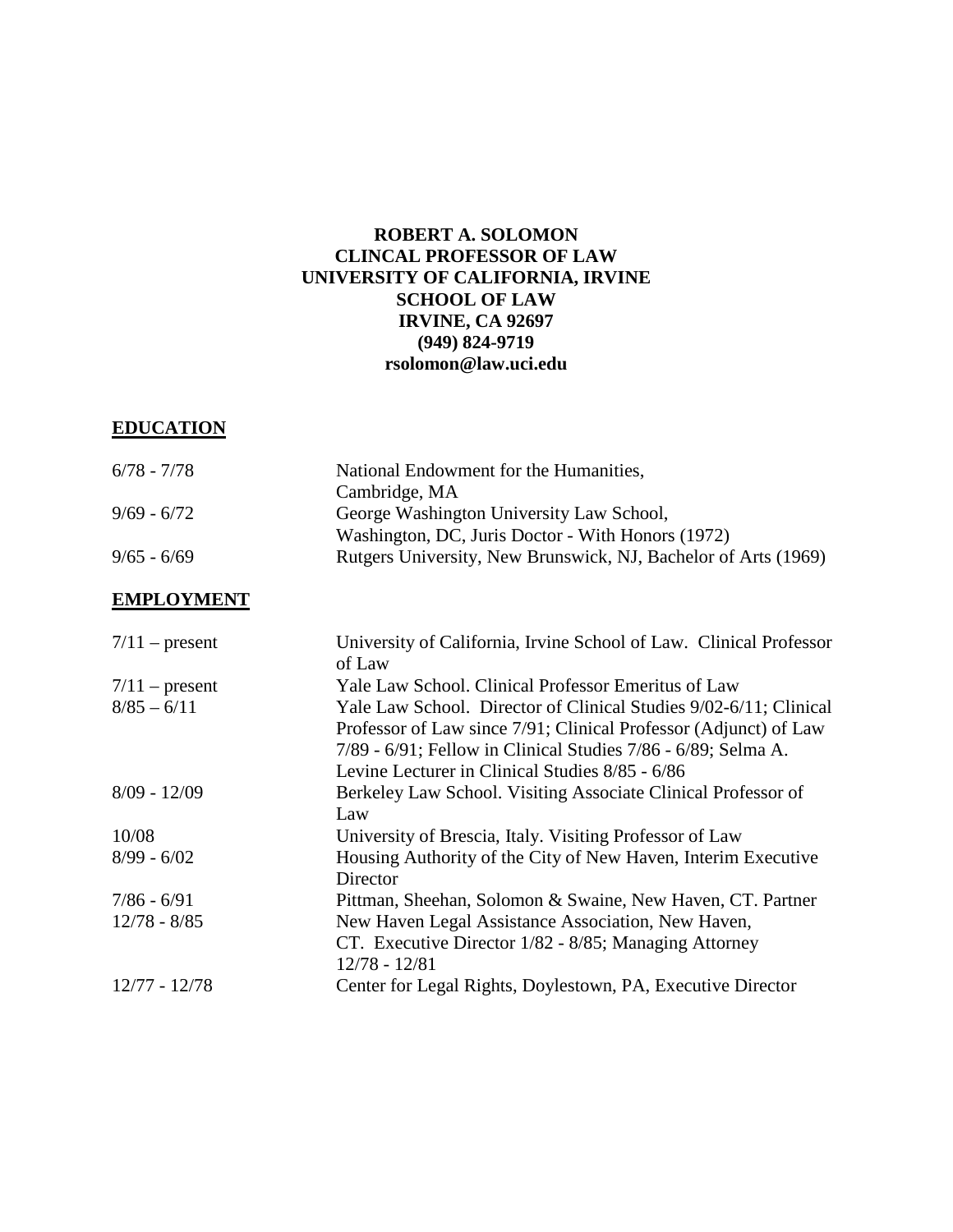8/72 - 12/77 Bucks County Legal Aid Society, Langhorne, PA, Staff Attorney and Managing Attorney

## **REPRESENTATIVE CASES**

*Connecticut Coalition for Justice in Education Funding v. Rell,* 295 Conn 240 (2010) - Successfully challenged Connecticut's school finance system on state constitutional grounds on behalf of a broad coalition. In a landmark decision, the CT Supreme Court held that the Connecticut Constitution guarantees a right to an adequate education.

*Gyerko v. Gyerko*, CT. Superior Court, Docket No. NNH-CV09-5025827-S (2009) – Obtained a substantial damages judgment for intentional infliction of emotional distress on behalf of a victim of domestic violence against her abuser.

*Streetwatch v. National Railroad Passenger Corp. (AMTRAK)*, 875 F. Supp. 1055 (SDNY 1995) – On behalf of a class of homeless people, obtained injunctive relief establishing the rights of homeless people in Penn Station.

*Hardy v. Griffin*, 41 Conn. Sup. 283, 569 A. 2d 49 (1989) – In a case of first impression, obtained a \$1 million verdict on behalf of a minor child suffering from lead poisoning as a result of peeling and chipping lead paint in rental housing. (Since then, I have represented and recovered damages for over fifty child victims of lead poisoning.

*Concerned Citizens of Father Panik Village v. Pierce*, 685 F. Supp. 316 (1988) – Represented tenants' association at Connecticut's largest public housing development. After a court decision holding that the failure to fill vacancies constituted "constructive demolition," negotiated a \$100 million redevelopment plan.

#### **REPRESENTATIVE COMMUNITY DEVELOPMENT PROJECTS**

First City Fund Corporation – Represented the City of New Haven in contest of New Haven Savings Bank's demutualization, resulting in a \$25 million settlement. The proceeds were used to establish this foundation, with a primary objective of forming and capitalizing a community development bank. Obtained IRS tax exemption under IRC Section 509(a)(3) for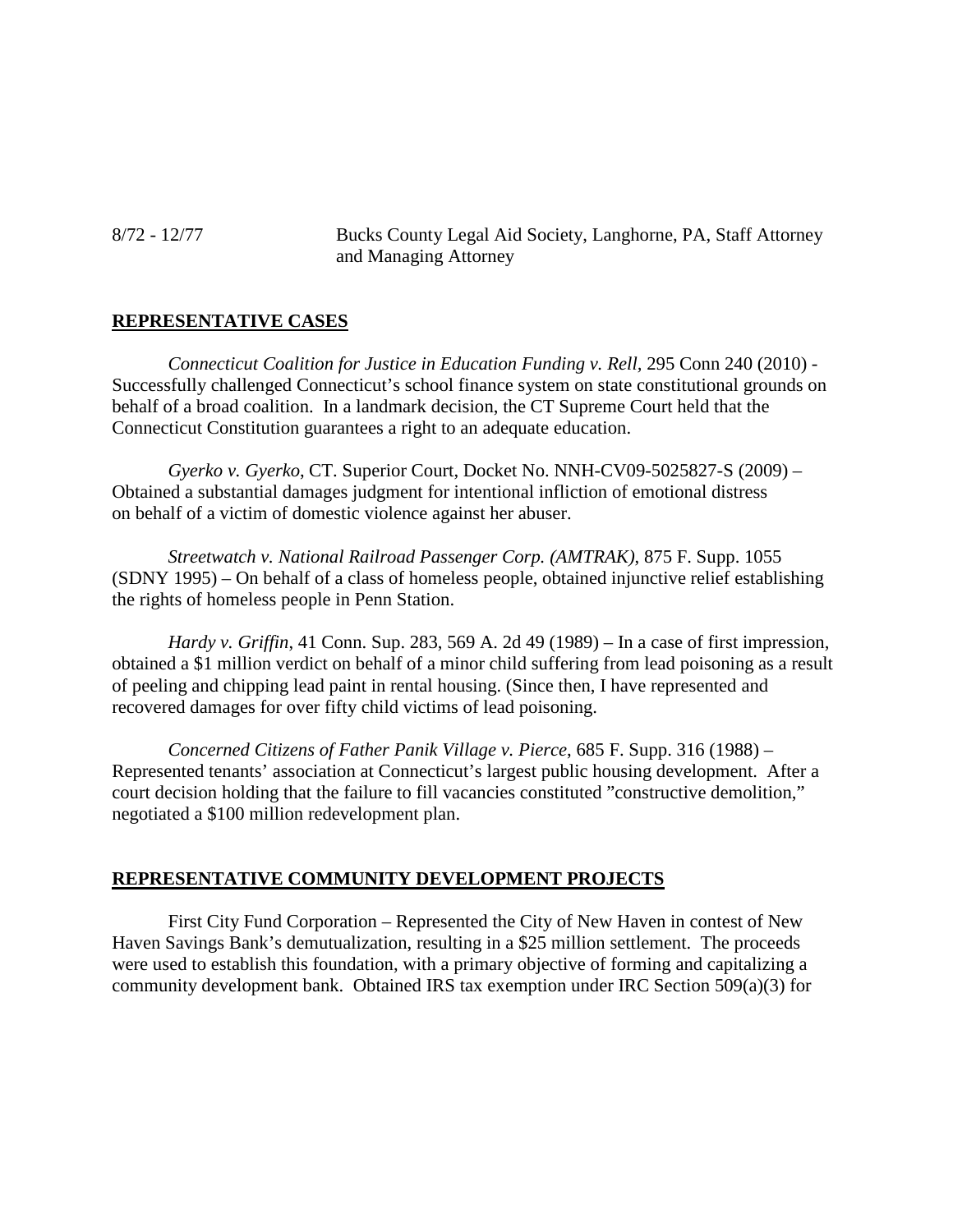foundation, whose major purpose is to invest in a for-profit bank.

Start Community Bank, Organizer and Board Member – Organized community development bank, obtained state charter. The bank is capitalized by funds from First City Fund Corporation.

St. Luke's Development Corporation – Represented faith-based community development corporation in developing HUD-funded Section 202 elderly housing on the site of a blighted vacant building.

Hannah Gray Home – Represented community group in developing elderly housing on a historic site that had served as a stop on the Underground Railroad, but had been vacant for several years.

CitySeed – Represented community group in organizing, obtaining tax exemption, and serving as general counsel in successful effort to establish several farmers' markets in New Haven.

Municipal I.D. card – represented community group in immigrant neighborhood to create the country's first municipal identification card, wrote opinion letters concerning use of the card for bank accounts, represented City of New Haven in defending challenges to the card.

Grand Avenue Village Association – Represented five bodega owners contesting the termination of their ability to accept WIC/AFDC.

Dixwell Plaza – Represented commercial condominium in low-income neighborhood, drafting and filing condominium declaration New Haven Promise

#### **PROFESSIONAL AND COMMUNITY INVOLVEMENT**

| 1/12          | Consultant, Pepperdine School of Law                            |
|---------------|-----------------------------------------------------------------|
| $1/06 - 6/11$ | Member, State of Connecticut Legal Internship Committee         |
|               | (appointed by Chief Justice of Connecticut Supreme Court)       |
| $6/04 - 6/11$ | Vice President, Board of Directors, First City Fund Corporation |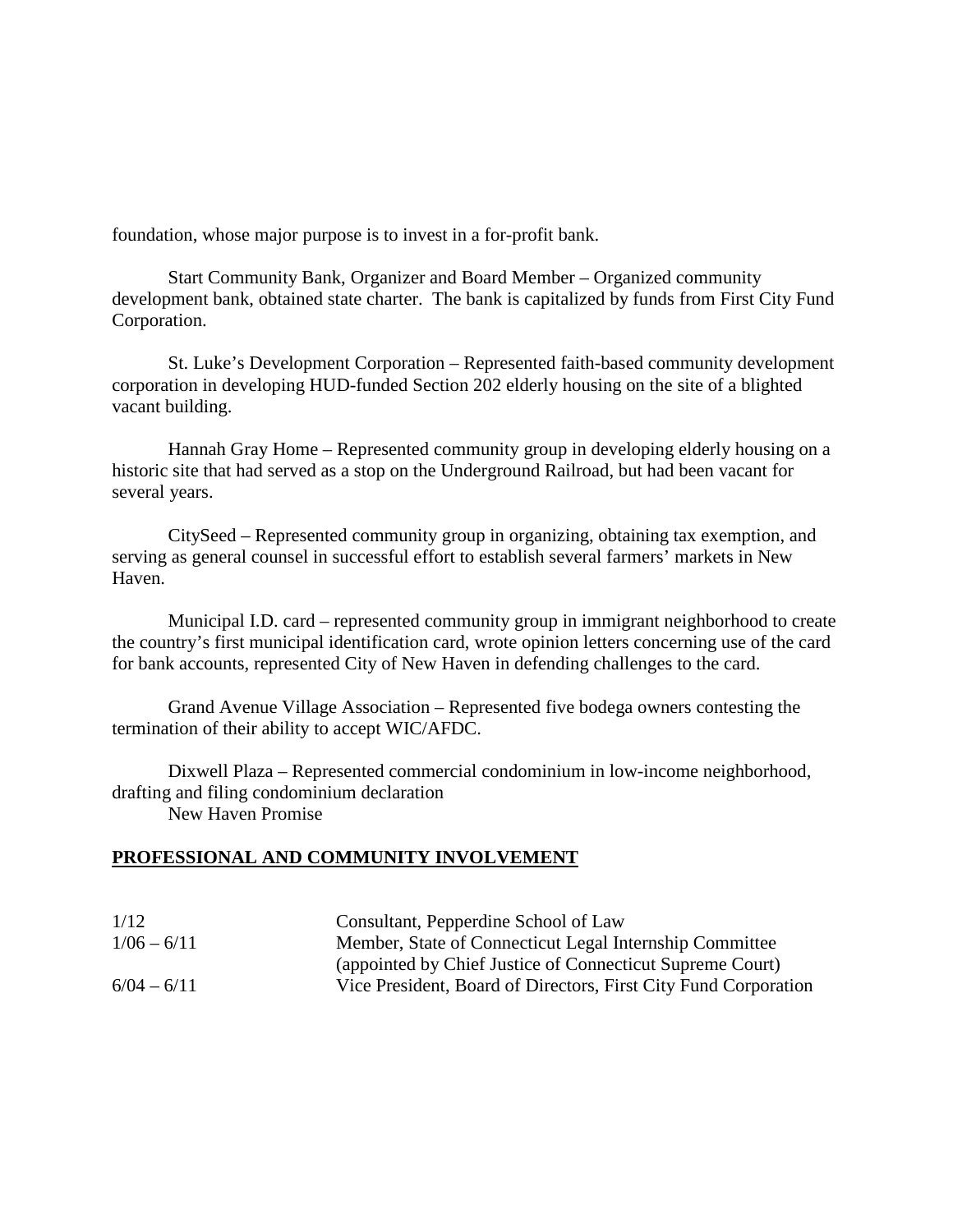| $9/02 - 6/11$    | Chair, Board of Commissioners, Housing Authority of the City of<br>New Haven |
|------------------|------------------------------------------------------------------------------|
| 1/08             | Reappointment Review, University of Pennsylvania School of Law               |
| 3/08             | Scholarship Review, University of Maryland School of Law                     |
| 11/06            | Reappointment evaluation, University of Michigan Law School                  |
| 10/00            | Member, Mayor's Resource Team on Universal Access to Child                   |
|                  | Care                                                                         |
| 10/99            | Consultant, University of Michigan Law School                                |
| $10/99 - 6/06$   | Board of Directors, Calvin Hill Day Care Center                              |
| $1/98 - 1/04$    | Board of Directors, Center for School Change                                 |
| 1998-2008        | Special Master, United States District Court, District of                    |
|                  | Connecticut                                                                  |
| $11/96 - 12/99$  | Plaintiffs' Lead Paint Poisoning Committee, State of Connecticut             |
| $10/96 - 11/96$  | Consultant, University of Michigan Law School. (Evaluating the               |
|                  | <b>Urban Communities Clinic)</b>                                             |
| $6/92 - 12/02$   | Board of Directors, Remedy, Inc.                                             |
| $9/86 - 7/07$    | Board of Directors, Connecticut Association of Human Services                |
|                  | President from 2002 - 2007                                                   |
| $9/91 - 6/94$    | Board of Directors, Cold Spring School                                       |
|                  | President from 7/92 - 6/94                                                   |
| $9/87 - 9/92$    | Board of Directors, Urban League of Greater New Haven                        |
| $9/87 - 9/89$    | Board of Directors, YLS Early Learning Center, Inc.                          |
| $9/85 - 9/88$    | Board of Directors, New Haven Fuel Bank                                      |
| $9/85 - 9/89$    | Board of Directors, Women's Health Services                                  |
| $9/84 - 6/85$    | President, Council of Executives, United Way of Greater New                  |
|                  | Haven                                                                        |
| $6/82 - 8/85$    | Board of Directors, Connecticut Consortium of Legal Aid                      |
|                  | Programs                                                                     |
| $1/82 - 8/85$    | Executive Board, New Haven County Bar Association, New                       |
|                  | Haven, Connecticut                                                           |
| $1/82 - 8/85$    | Board of Directors, Legal Services Training and Advocacy Project             |
| $9/79 - 5/82$    | Board of Directors, Continuum of Care, Inc.                                  |
| 1982, 1985, 1990 | <b>Consultant, Massachusetts Legal Assistance Corporation</b>                |
|                  |                                                                              |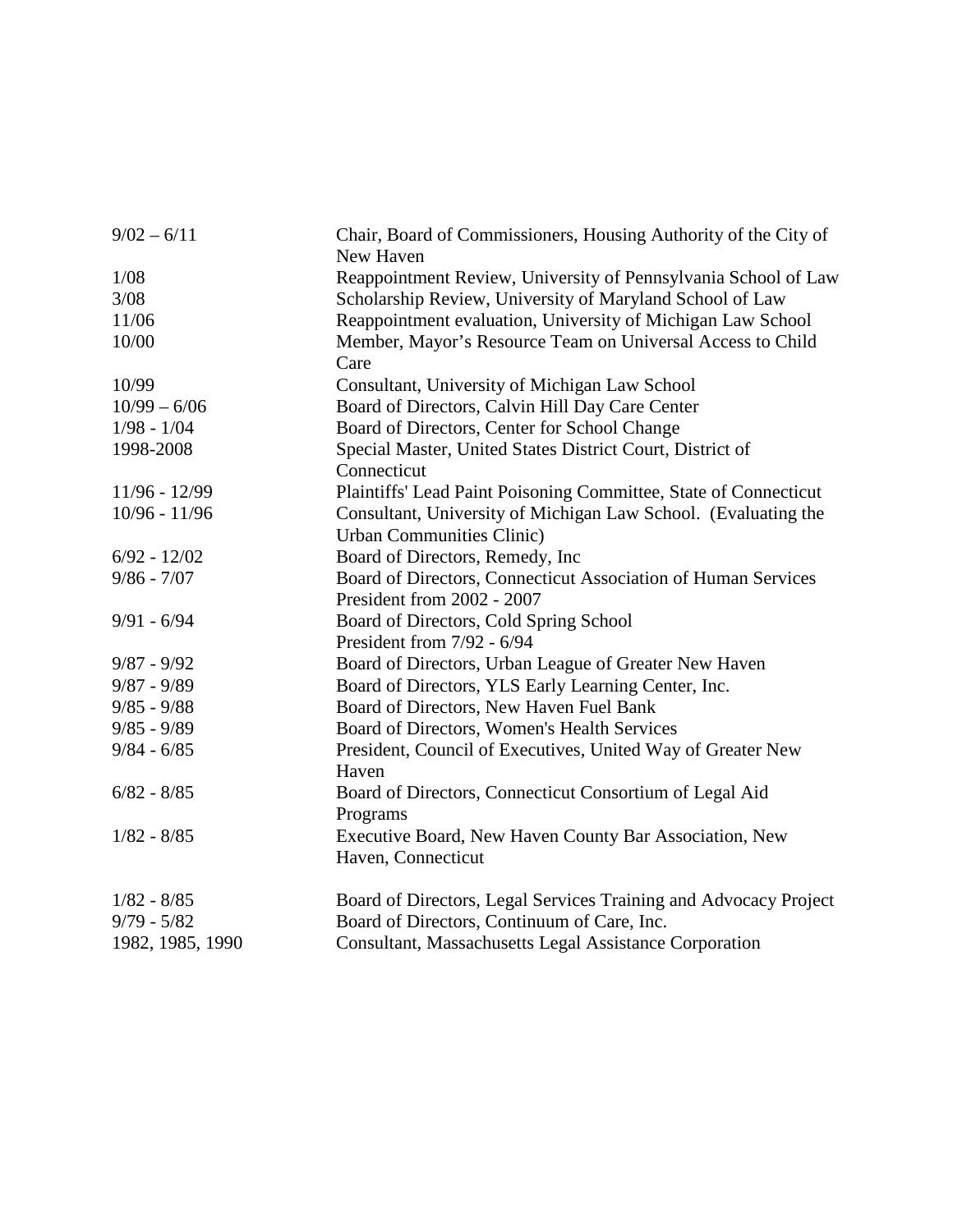# **PRESENTATIONS**

| 10/15 | Northeastern School of Law, Urban Policy conference, Speaker      |
|-------|-------------------------------------------------------------------|
| 10/15 | I'm HOME Conference, Minneapolis, Panelist                        |
| 5/15  | Association of American Law Schools, Clinical Legal Education     |
|       | Conference, Moderator                                             |
| 2/13  | American Association for Paralegal Education, Keynote speaker,    |
|       | Pacific Regional Conference                                       |
| 7/12  | International Journal of Clinical Legal Education Conference,     |
|       | Durham, UK, "When Enforcing Restraining Orders Collides with      |
|       | Economic Security: What's the Role of the Lawyer?" (with          |
|       | Camille Carey)                                                    |
| 3/12  | Business symposium. UC Irvine School of Law, Community            |
|       | <b>Banking</b>                                                    |
| 10/11 | University of New Mexico School of Law, Domestic Violence         |
|       | presentation                                                      |
| 6/10  | Center for Children's Advocacy, CCJEF v. Rell and the Right to    |
|       | Education                                                         |
| 11/08 | Yale Law School, Mortgages Foreclosures: Causes and Effects       |
|       | (available on podcast at Yale Law School Web site)                |
| 10/08 | Yale Law School, History of Legal Services (available on podcast) |
| 4/08  | Yale Law School, "Conversations Across the Courtyard," Housing    |
|       | Policy (with Robert Ellickson)                                    |
| 3/08  | Yale Law School, Liman Public Interest conference                 |
| 2/08  | Yale Law School, Rebellious Lawyering conference                  |
| 11/07 | Yale University Women's Organization, "Deconcentrating            |
|       | Poverty: How Housing Advocates Have Created (and Maintain)        |
|       | Low-Income Ghettos."                                              |
| 10/05 | Connecticut Bar Association, "Future of the Legal Profession"     |
| 10/05 | Yale Law School Alumni Weekend, "Entrepreneurship and<br>Banking" |
| 9/05  | New Haven Board of Aldermen, testified on public housing          |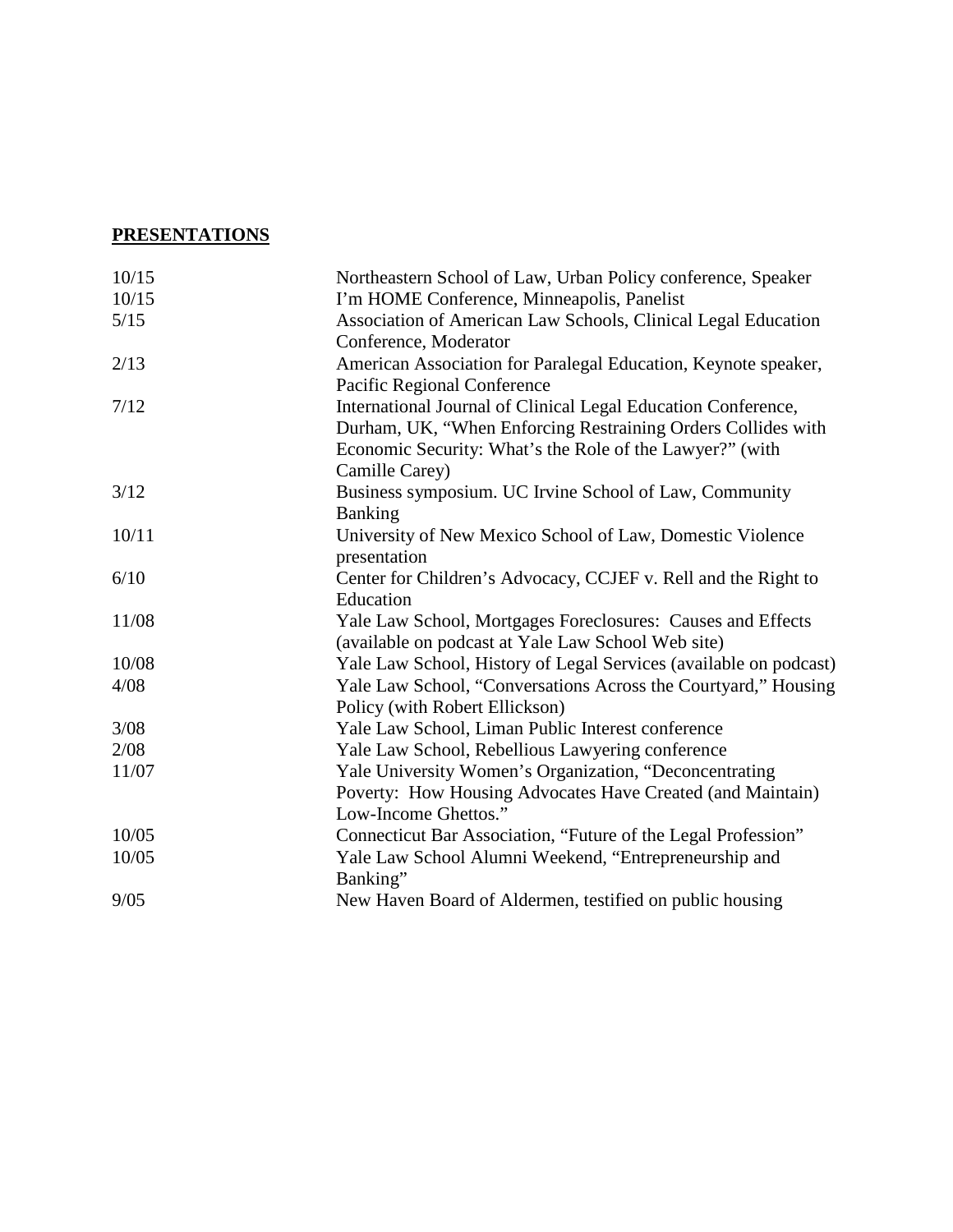## **PUBLICATIONS**

*Impossible Choices: Balancing Safety and Security in Domestic Violence Representation,*  (with Camille Carey), 21 Clinical Law Review 201 (2014) "The Fall (and Rise?) of Community Banking: The Continued Importance of Local Institutions," 2 UC Irvine Law Review 945 (2013) "Law Students Nurture Low-Income Communities," Communities & Banking, Federal Reserve Bank of Boston, Vol. 21, Number 3 (June 2010) <http://www.bos.frb.org/commdev/c&b/index.htm> "Law as Politics: A Response to Adam Babich," (with Stephen Wizner), 11 Clinical Law Review 447 (2005) "Solomon's Wisdom," 118 weekly columns in the Connecticut Law Tribune (2003 - 05) "Representing the Poor and Homeless: A Community-Based Approach," XIX Saint Louis University Public Law Review 475 (2000) "Notes from the Inside: Thoughts about the Future of Public Housing," 10 ABA Journal of Affordable Housing & Community Development Law 34 (2000) "Who's in Charge, Anyway? A Proposal for Community-Based Legal Services," (with Raymond H. Brescia and Robin Golden), XXV Fordham Urban L. J. 831 (1998) "Ending Welfare Mythology as We Know It," 15 Yale J. Reg. 177 (1998) "Building a Segregated City: How We All Worked Together," 16 Saint Louis University Public Law Journal 265 (1997) "Staying in Role: Representing Children in Dependency and Neglect Proceedings," 70 Conn. Bar Journal 258 (1996) "The Clinical Experience: A Case Analysis," 22 Seton Hall Law Review 1250 (1992) The Justice Mission Symposium. "Teaching Morality," 40 Cleveland-Ball State Law Review, 507 (1992) "Learning and Serving the Community: Yale Law's Housing Development Clinic" (with James S. Rubin), 2 ABA Journal of Affordable Housing and Community Development Law, No.1, p. 15 (1992) "Doctors and Patients: Responsibilities in a Confidential Relationship" (with Richard Belitsky, M.D.), in Aids and the Law: A Guide for the Public, H. Dalton and S. Burris, editors, 1987

#### **AWARDS**

2013 - Upper Level Teacher of the Year, UCI School of Law